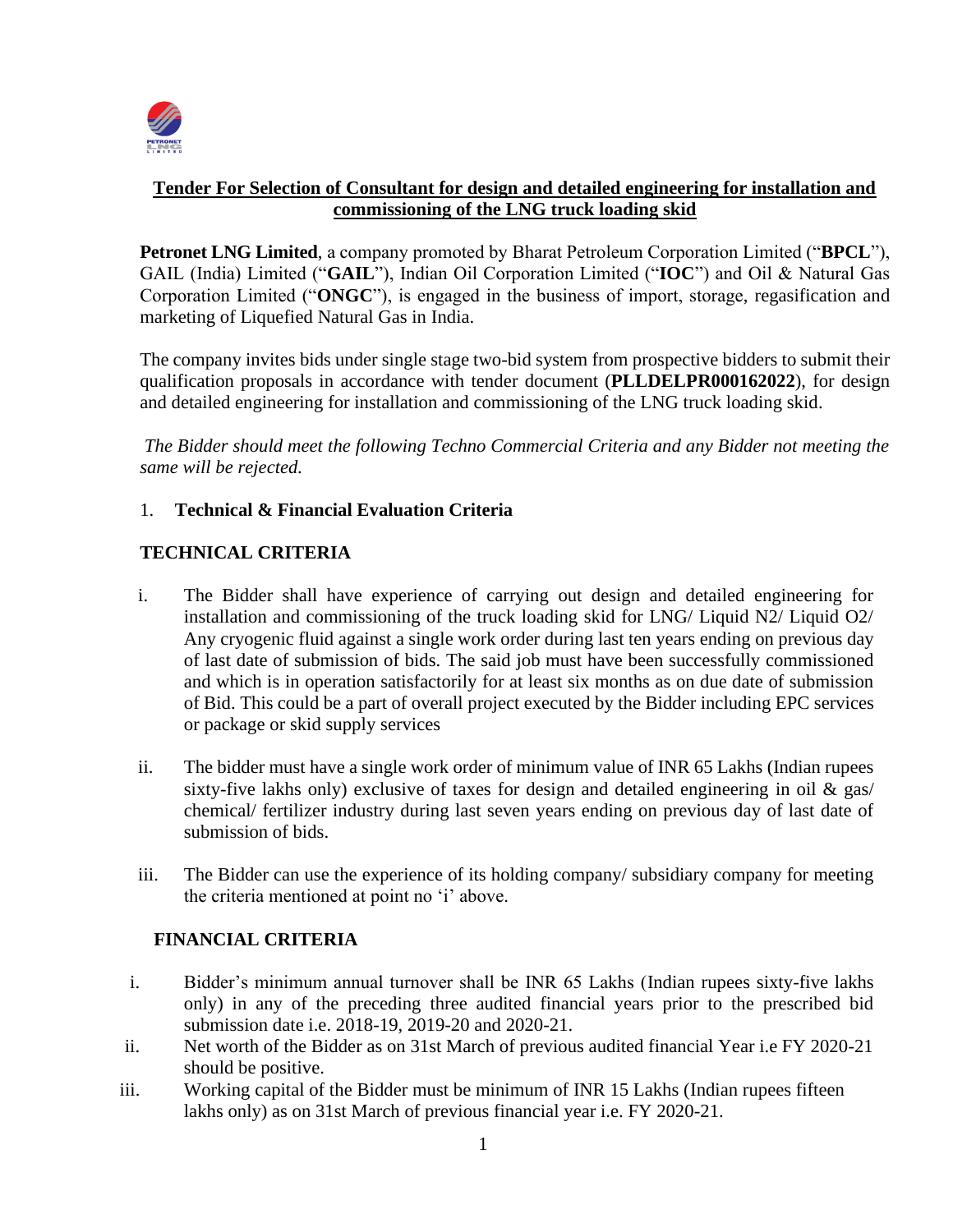#### **Documents in support of Technical Criteria:**

- 1) Bidder shall submit following documents in support of the Technical Bid Evaluation Criteria (BEC) duly certified/attested by independent chartered engineer / notary public with his legible seal and signature.
- a) PO / LOA/ Work Order /Contract copy;
- b) Execution/ experience/ completion certificate /Commissioning evidence from client;
- c) Any relevant document from client specifying the type of works i.e. design and detailed engineering in oil & gas/ chemical/ fertilizer industry carried by the Bidder for the qualifying work order.
- 2) Jobs executed by subsidiary/fellow subsidiary/holding company:
	- A job executed by a Bidder for its own plant/projects cannot be considered as experience for the purpose of meeting the requirements of BEC of the tender. However, jobs executed for subsidiary / fellow subsidiary / holding company will be considered as experience for the purpose of meeting BEC subject to submission of tax paid invoice(s) duly certified by statutory auditor of the Bidder towards payment of statutory tax in support of the job executed for subsidiary / fellow subsidiary / holding company. Such Bidders are required to submit these documents in addition to the documents specified in the bidding documents to meet BEC of the tender.
- 3) If the Bidder is qualified on the experience of its holding company/ subsidiary company then such holding company/ subsidiary shall be required to review and concurred the final document submitted by the Bidder. Bidder to provide declaration from its holding company/ subsidiary company in this regard.

#### **Documents in support of Financial Criteria:**

- 1) All relevant document submitted in support of financial criteria shall be duly certified by independent chartered accountant with his legible seal and signature.
- 2) If the Bidder's working capital is negative or inadequate, then such Bidder shall submit a letter from any scheduled bank confirming the availability of the line of credit to cover working capital requirement specified above.
- 3) "Net worth" means the aggregate value of the paid-up share capital and all reserves created out of the profits and securities premium account, after deducting the aggregate value of the accumulated losses, deferred expenditure and miscellaneous expenditure not written off, as per the audited balance sheet, but does not include reserves created out of revaluation of assets, write-back of depreciation and amalgamation.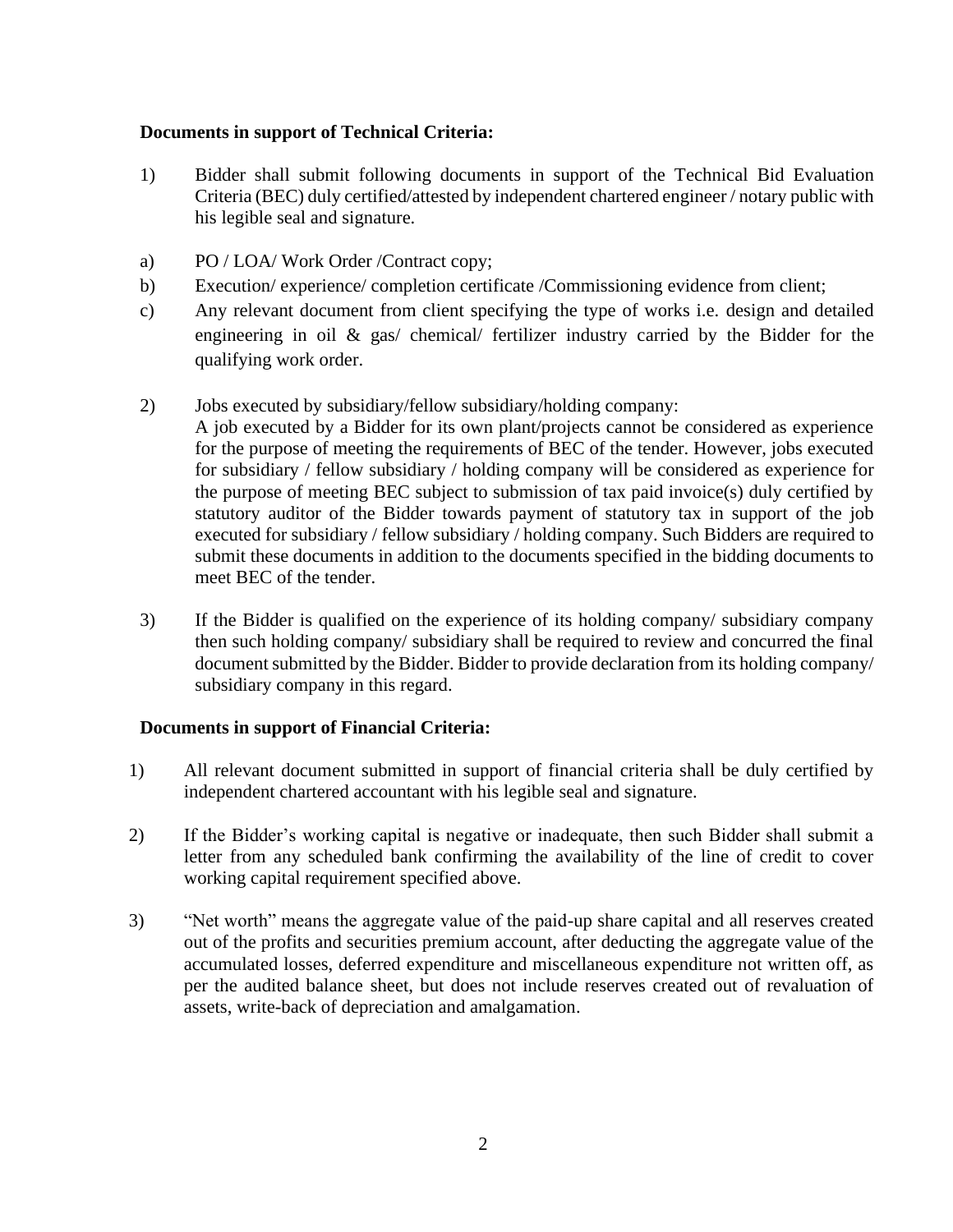# **General Instructions**

For participation and more details Interested Party(ies) can buy the Request for Proposal (RFP) Document on payment of tender fee (Non-refundable) as per details below:

| 1.  | Tender Name of<br>work                             | Tender for the Selection of Consultant for design and detailed<br>engineering for installation and commissioning of the LNG truck<br>loading skid.                                                                                                                                                                                                                                                                   |
|-----|----------------------------------------------------|----------------------------------------------------------------------------------------------------------------------------------------------------------------------------------------------------------------------------------------------------------------------------------------------------------------------------------------------------------------------------------------------------------------------|
| 2.  | Tender No. And<br>Date                             | PLLDELPR000162022<br>Date: 28/04/2022                                                                                                                                                                                                                                                                                                                                                                                |
| 3.  | Type of tender                                     | <b>Open Domestic Tender</b>                                                                                                                                                                                                                                                                                                                                                                                          |
| 4.  | Type of Bidding<br>System                          | <b>Single Stage Two-bid</b>                                                                                                                                                                                                                                                                                                                                                                                          |
| 5.  | <b>Job Completion</b><br>Period                    | 08 weeks                                                                                                                                                                                                                                                                                                                                                                                                             |
| 6.  | Site / Location                                    | <b>Petronet LNG Dahej and Kochi terminal</b>                                                                                                                                                                                                                                                                                                                                                                         |
| 7.  | <b>Earnest Money</b><br>Deposit (EMD)              | <b>NIL</b>                                                                                                                                                                                                                                                                                                                                                                                                           |
| 8.  | <b>Tender Document</b><br>fee (non-<br>refundable) | <b>INR 2500</b>                                                                                                                                                                                                                                                                                                                                                                                                      |
| 9.  | Mode of payment<br>tender Fee                      | Tender fee can be submitted through online banking at below PLL<br>account details.<br><b>Tender fee</b><br>: INR 2500<br><b>Beneficiary Name</b><br>: Petronet LNG limited<br><b>Account Number</b><br>: PLLDELPR000162022<br><b>Bank Name</b><br>: HDFC Bank Ltd<br><b>Branch Name</b><br>: K G Marg, Delhi<br><b>IFSC Code</b><br>: HDFC0000003<br>Note: Payment shall not be made via IMPS.                      |
| 10. | Place and time of<br>issue of Bid<br>Document      | From 28/04/2022 to 20/05/2022 up to (15:00 hrs, IST)<br>Note: After submission of requisite amount of Tender fee, Bidder will<br>email the receipt of the Payment along with Bidder's GST registration<br>certificate and PAN card on cnp@petronetlng.in. PLL will issue the<br>Tender document to such interested Bidders via email. If requested,<br>hard copy of the Tender document shall also be issued by PLL. |